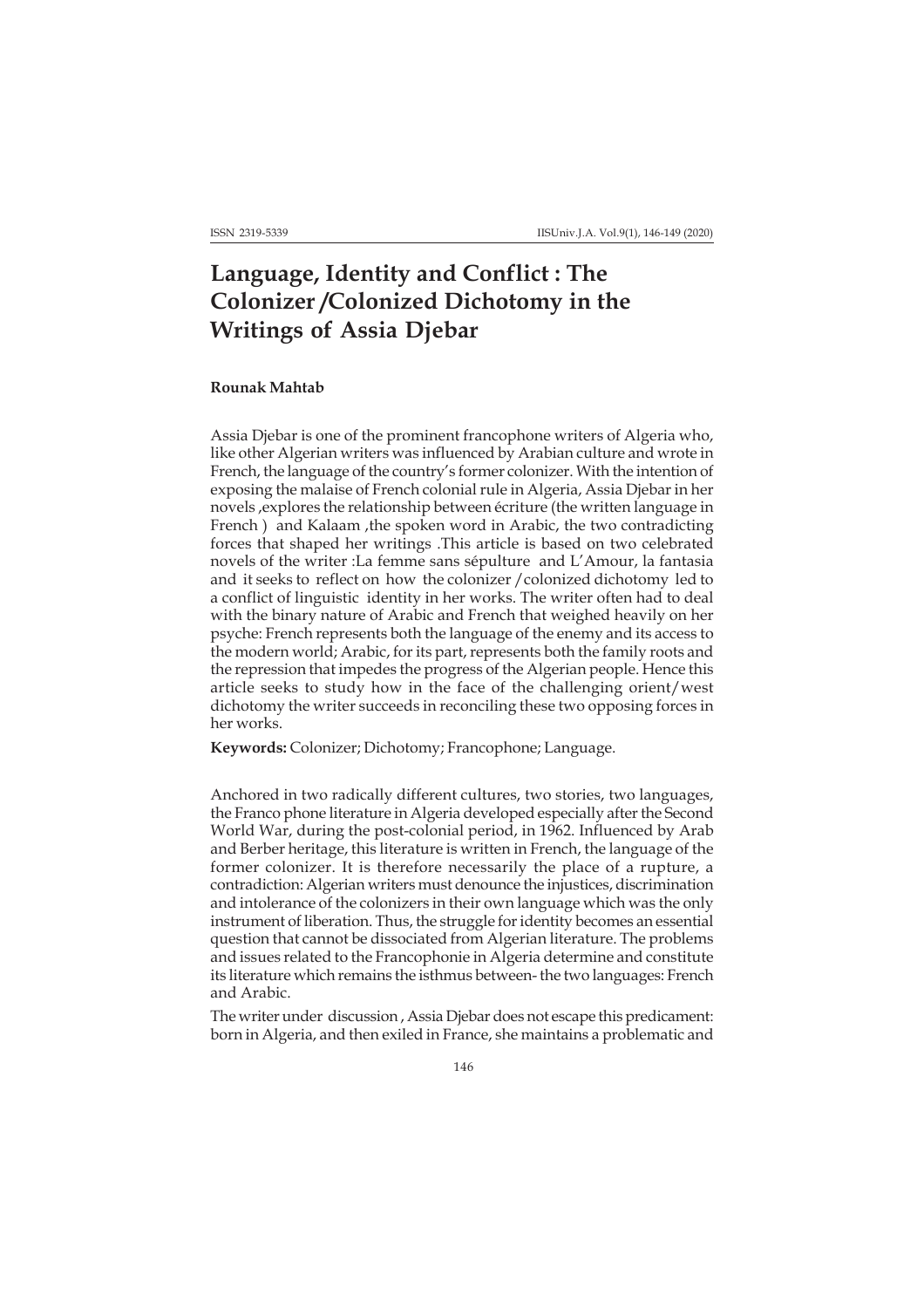contradictory relationship with the language of her literary works. About this, she says :

"If the first step is to bring back the past through writing in French, the second is to listen to women who evoke the past by voice, by the mother tongue. Then, we must bring this evocation through the mother tongue to the paternal language. Because French is also for me the paternal language. The language of yesterday's enemy became for me the language of the father, because my father was a teacher in a French school; but in this language there is death, by the testimony of the conquest I am bringing back. But there is also the movement, the liberation of the body of the woman because, for me, little girl going to the French school, this is how I can avoid the harem. However, when the body is still motionless, the mother tongue is memory, song of the past". (Mortimer, 1988: 201). She further said that learning French language was a liberating experience for her, because by going to a French school she could avoid the harem.

Thus, the French language in Algeria is the object of a strong ambivalence, which involves social, cultural, political identity of its people. Since the 1850s, colonized by France, Algeria has been denied its identity. The French language has taken the place of Arabic in education and official usages, it has become, on the one hand, language of social prestige and openness to modernity, education and universal culture ; on the other hand, it was seen as the language of the enemy who wanted to subject the weakest to its power. This dichotomy was treated with balance in two of the celebrated novels of Assia Djebar: La femme sans sepulture and L'amour et la fantasia.

In La femme sans sépulture, we find both perspectives: that of the colonizer and of the colonized. and the objective of Assia Djebar is precisely to show them together in order to arrive at a mollifying union.

We will now analyze, from various fragments taken from this novel the antagonistic aspects under which appear both languages: French and Arabic. If French represents both the language of the enemy and the language of openness to the modern world, Arabic also has two faces: one representing roots, culture and identity of origins, while the other represents the repression of women, the authoritarianism and the taboos that prevent the progress of the people of the country.

Regarding French, its positive side is embodied strongly by Zoulikha, the female protagonist of the novel: her access to education and her subsequent mastery of French allow her to feel liberated from the yoke imposed on women. She sees in the French language a weapon to fight against anything that seems unfair to her. By rejecting the veil in the 1920s, Zoulikha asserts herself as a pioneer of emancipation in Algeria. In a similar way, the writer Assia Djebar too considers the French language as an instrument of struggle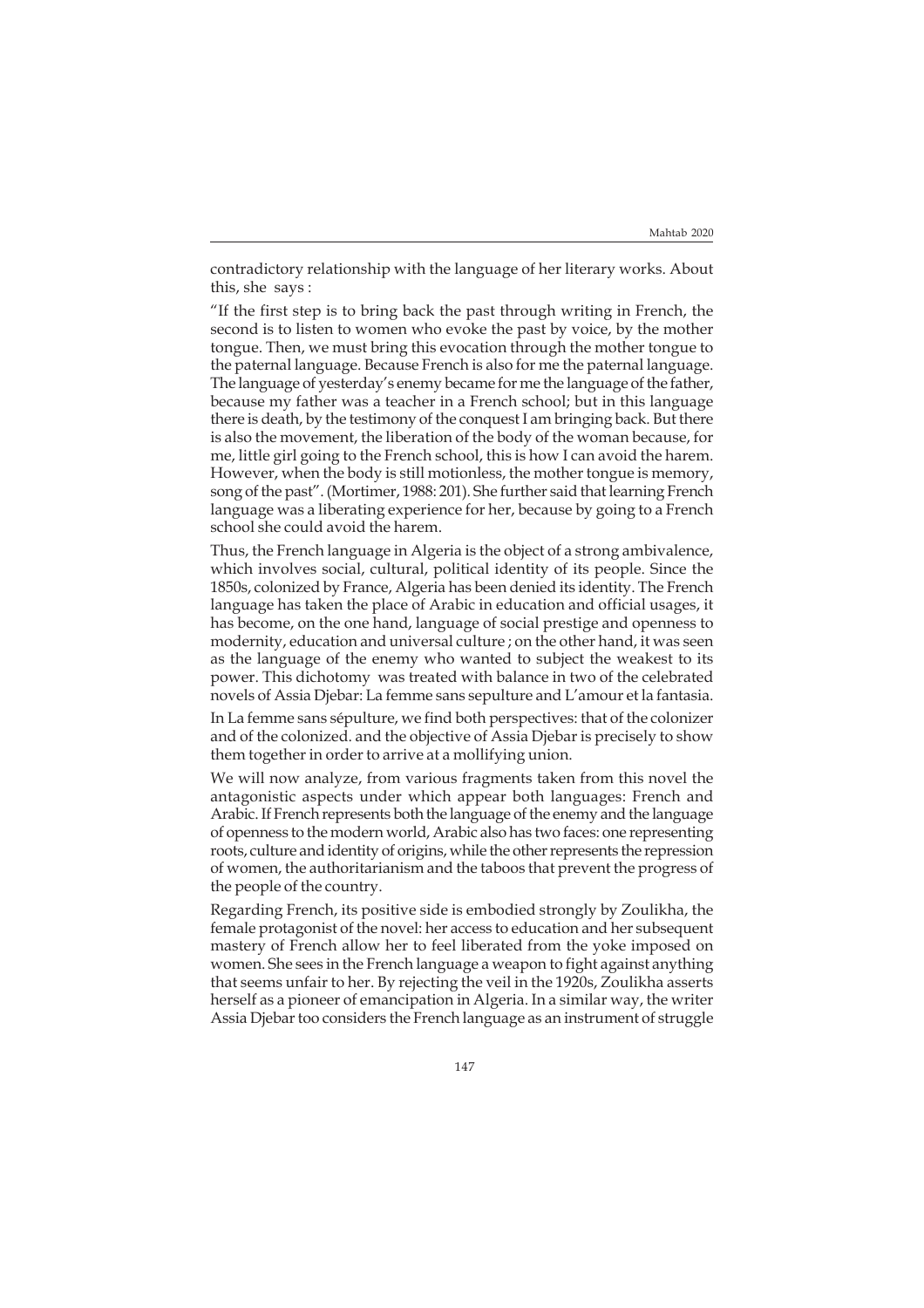and liberation. In her opinion, writing in French is the most appropriate way to assert her freedom:

 (...) to write, for the woman, it is to steal the words, to tear them out of the social rule, of the masculine grip. The writing is discovery of the world, of another life. It is also a weapon of protest and refusal of the blind authority of tradition. (Gafaiti, 1999)

Even though the negative image of French is much more pronounced and evident, for the author, the "sympathetic" image, which represents the language of her father as well as the only means of liberation, is stronger and important.

The French language is seen as "the enemy", for example, in this episode narrated by Zohra Oudai where after being approached by a French officer she could defend herself because she knew the language,and she says: It's because fear, my little ones, makes you learn everything, French, and even the language of the devil, if need be. (Djebar, 2002: 85-86)

This negative view of French reappears in Zoulikha's last monologue, where she talks about the last moments of her life. While she is brutally tortured by soldiers of the French army, it is the ancient Arabic, "water of tenderness in this crossing" (page 122) the only language where she finds relief.

As with French, the relationship with Arabic is also contradictory and problematic. On the one hand, Assia Djebar shows a "positive" vision of the Arabic language, that which represents the memory, the origins, and the core of the Algerian identity. The author retains in her novel a rather large number of Arabic words that designate elements and realities intimately linked to the culture and customs of the people of Algeria. Their translation could have led to the suppression of the peculiarities that characterize Algeria as a nation with its own identity. These words predominate in women's oral discourses: they convey feelings, emotions and family traditions. Here are some examples from La femme sans sépulture: "Fellahs" "Aman" "Douirates" "Hammam" "Mujahideen" "Meskounates" "Medersa" "Menfi" "Meida" "Baraka" etc.

This positive view of Arabic is constructed in a polemical dialogue with another negative representation: in her novel, Assia Djebar questions and criticizes the authoritarianism, the repression and the fanatical nationalism of the new Algerian power assumed by the Government after independence. This reproachful aspect of Arabic as a language of authoritarianism is denounced especially by the female protagonist Zohra Oudai who tells how she argued with the corrupt new Algerian authorities when she asked for a house for her and her grandchildren.

The conflict between two languages resurfaces in another novel of the author, L'amour la fantasia where the author focuses on the intricate lives and